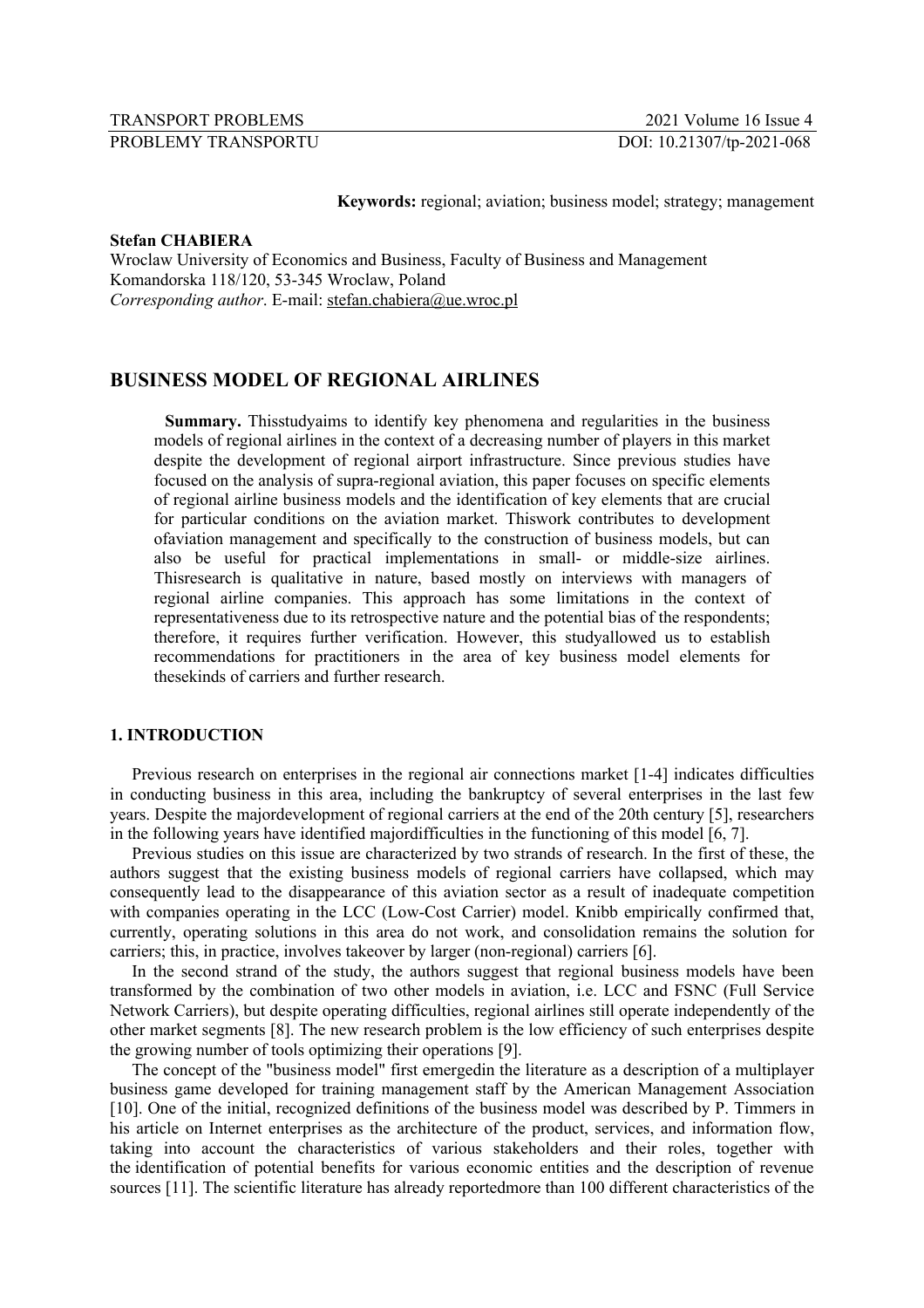business model, although only 45 of theseincludeda comprehensive, actual description of the concept [12]. In the field of research on business models, the work of A. Osterwalder and Y. Pigneur representeda breakthrough that changed the way of understanding this idea [13]. In their definition, the business model describes how an organization creates, delivers, and captures value. It is also a template for identifying key elements of the activity, not a constant and homogeneous picture. This makes it possible to describe and compare models from different companies effectively. The authors named this model "canvas".

Business models in aviation have been subject to scientific analysis for years. This industry is considered by some researchers to be less profitable or unprofitable because the actual profit has moved away from the relevant product of this sector, i.e. air services [14]. The first studiesdescribing business models in aviation focused onthe emergence of a new business formula, LCC, at the end of the last century. They undermined the existing solutions of FSNCs, and, at the same time, determined the potential for their improvement and examined the basis for the rapid acquisition of a significant share of the passenger transport market by carriers operating in the LCC formula [15]. They also analyzed the potential for further development of this model and its limitations [16]. However, it should be emphasized that the previous studieshave mainly covered the large, supra-regional carriers [5, 8, 17, 18]. They focused, among others, on the ongoing trends and changes in airline business models [4, 19, 26]. A good example of a comprehensive analysis of the development of an airline business model is the Ryanair case described by R. Casadesus-Masanella and J. Ricart [20, 21]. The research gap in the field of regional aviation management has been confirmed in previous studies [22, 23].

As indicated above, there are few analyses directly related to regional aviation companies, even though they service around 16% of the entire passenger air transport market [24]. These analyses indicate a regional aviation crisis [1-3]. Some researchers point out that one can see many airlines on this market going bankrupt or being acquired by larger entities [6]. In this strand, it is recognized that regional carriers are only needed as subcontractors supplementing the network of connections with smaller cities. Independent companies served point-to-point connections, but nowadays, they lose with LCCs, which have taken over secondary airports. In practice, this means that the business model of regional carriers is broken and should be changed to a subsidiary element of the business model of FSNCs.

Other researchers suggest that the regional business model no longer exists because it has been transformed by the combination of LCC and FSNC models [8]. This means that there is no specific business model of regional aviation; however, some companies use a hybrid LCC/FSNC model to operate on regional routes.

Despite the trends mentioned above, approximately 200 airlines in the world call themselves regional, which is a good rationale for an extensive analysis of how their models work. Moreover, in wide-ranging studies, such a business model does appear [25], and regional airlines are occasionally taken into account in some research onsingle elements of the aviation business model [18, 26]. This confirms the legitimacy of the analysis that will verify the actual separate nature and scientific validity of such a model.

The main aim of thispaper is to identify key phenomena and regularities in the business models of regional airlines in the context of a decreasing number of players in this market.

Thispaper makes some contributions. First, it presents the business model of regional aviation companies and its key elements. Second, thiswork complements research on business models in general. Third, it shows the importanceof new technologies in the aviation sector. Thispaper is organized as follows: the first section is a review of previous research on the subject presented in the paper; the second section includesa description of the research and method applied. This part reports empirical evidence obtained from interviews with managers of regional carriers. The next section presents the results of the conducted analysis and the business model scheme. Moreover, the paper contains a discussion section. The last part presents managerial implications, the limitations of the research, and recommendations for future research.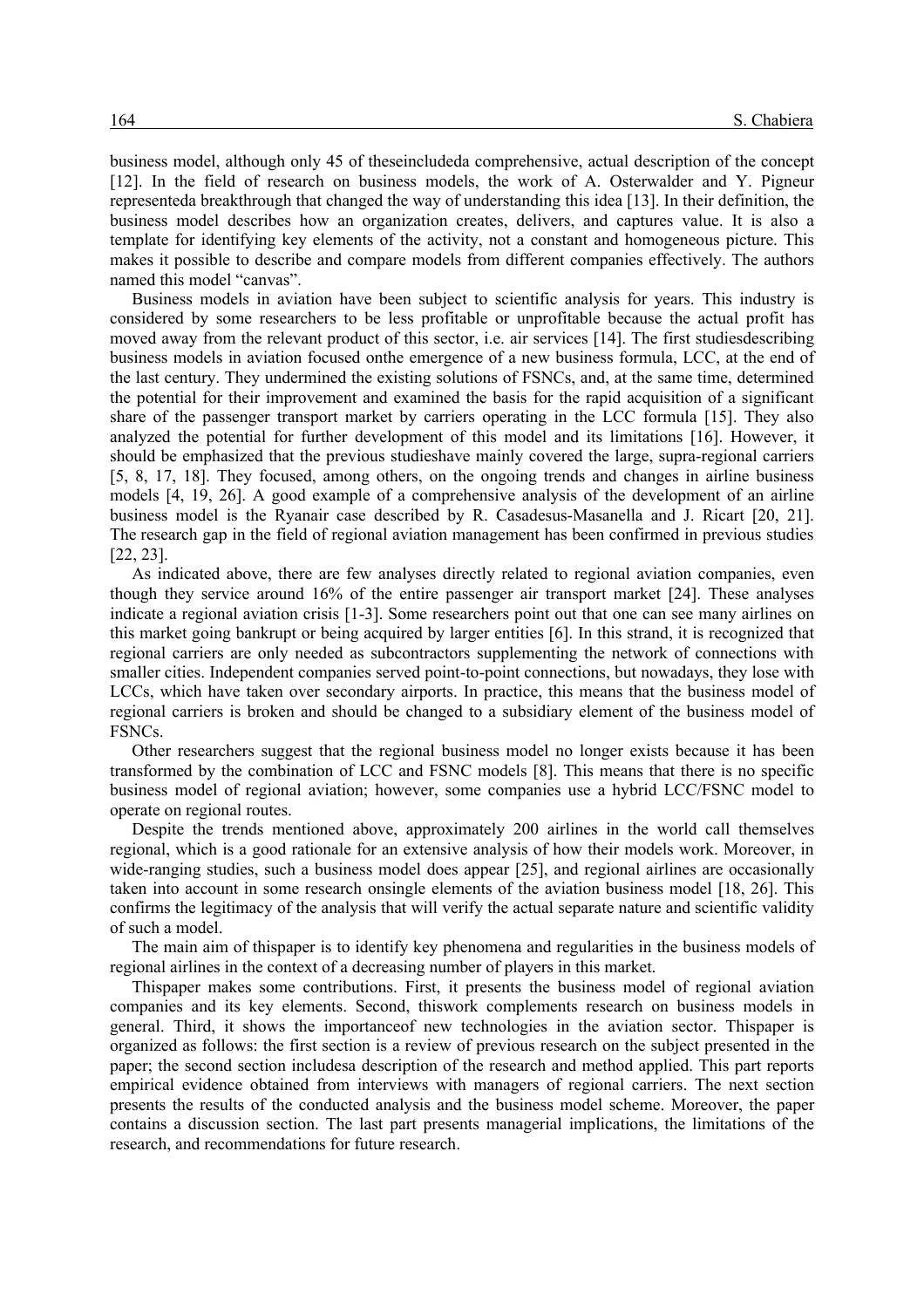# **2. RESEARCH AND METHODS**

The research conducted was qualitative and was preceded by a study in the field of strategic management. The criteria for selecting entities for the study included the conditions for being a regional airline, i.e. performing most air operations on a distance shorter than 450-500 km and/or in less than 1 hour of flight [5], and operating for longer than ten years. The last assumption is aimed at ensuring that well-established enterprises, and not start-ups, are considered in the study, as the latter's market situation could be different. Moreover, to maintain the diversity of results and to introduce a broader perspective, the assumption was to conduct field studies on different continents, taking into account the diverse economic environments where the studied entities operate.

The first task was to select carriers for the study thatwould fulfillthe above-mentioned criteria. Most of the queries directed atmanagers of such companies remained unanswered. This was further partly explained by the exclusion of some of the respondents (12 of 50 requests) due to closure of operations. Finally, five relevant consents were obtained (the rest refused or ignored the invitation to participate in the study), and case studies were carried out in April 2019 – July 2021. The selected enterprises are located in Africa, Europe, the Americas, and Australia. All of them were established before the year 2005. The design of the study was based on the canvas business model, developed by Osterwalder and Pigneur [13] and applicable for aviation [27]. The condition for obtaining statements was ensuring the anonymity for carriers.

The research included in-depth interviews with key managers of regional airlines or other entities involved (IDI/FGI - Individual In-depth Interview/Focus Group Interview) and a comparative analysis of the results of these interviews as a next step in the research procedure. The interviews were factual and conceptual, and partly structured. Three interviews were carried out in person and twowereconducted online due to the travel restrictions in 2020. All of them were recorded. The study did not include hypothesis testing due to its explorative nature, but was rather intended to capture important issues for discussion about model running and capabilities in general. Irrespectiveof the interviews carried out, an analysis of secondary data was conducted, i.e. of available materials and organizational documentation of entities included in the study. It involved reading press interviews, media information, reports, and information available on the Internet. This part of the research analysis allowed partial verification of information collected during interviews. The main annotations and research suppositions are summarized in Table 1, which includesthe elements of the canvas business model for the five airlines tested.

Furthermore, the statements obtained undermine the argument about the end of regional aviation. They indicate that these enterprises can operate in the long run even in extremely difficult conditions:

*"… we have worked during rebellions […] volcano eruption […]. Breaks were very short…"*

Moreover, they express a significant separation between the LCC and FSNC models, emphasizing the companies' ability to diversify sources of income and their flexibility to meet emerging needs:

*"We do what we have in aviation around us […] like area survey, […] volcano analysis, flight training, tourism, general aviation, sales aircraft, […] what is profitable at the time […], public transport, […] flying ambulance…"*

Despite analogy to other airlines, the distinctiveness of the business model of regional carriers is confirmed by the fact that they offer an exceptional product:

*" [our] biggest competitive advantage is, that the customers that we serve don't have a lot of other choices…"*

All interviewers reported the persistence in pursuing their goal, lack of long-term strategies, and readiness for frequent and immediate changes. Analyzed enterprises are constantly looking for new markets taking both localization and services rendered into consideration.Furthermore, in the opinion of interviewees, the market they operate in is challenging and demanding, but at the same time, very attractive and offering rare excitement. Moreover, they treat aviation as a passion – in all analyzed companies, owners/CEOs are pilots. Perhaps this, combined with the pilots' ability to act in the face of uncertainty, may influence the lack of a long-term strategy and the attitude of regional carriers to respond flexibly to a changing and often surprising environment [28].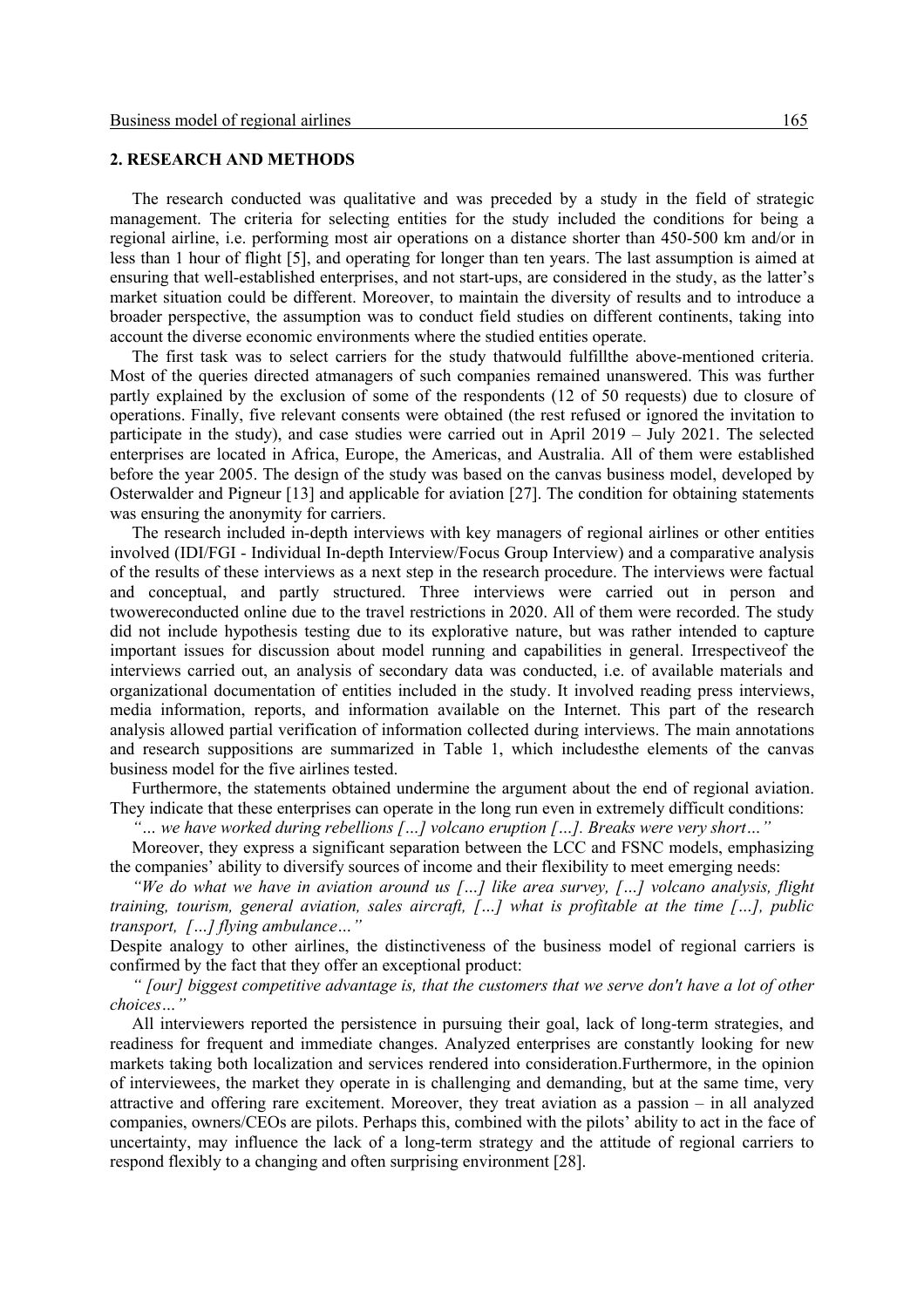Table 1

|                           | Airline 1                                                                                                                             | Airline 2                                                                                                                                                 | Airline 3                                                                                           | Airline 4                                                                                                   | Airline 5                                                                                                                                              |
|---------------------------|---------------------------------------------------------------------------------------------------------------------------------------|-----------------------------------------------------------------------------------------------------------------------------------------------------------|-----------------------------------------------------------------------------------------------------|-------------------------------------------------------------------------------------------------------------|--------------------------------------------------------------------------------------------------------------------------------------------------------|
| Description               | Regional<br>operator from<br>Equatorial<br>Africa,<br>operating three<br>turboprop<br>aircraft (average<br>age exceeding<br>50 years) | Regional carrier<br>from Central<br>and Eastern<br>Europe,<br>providing<br>services based<br>on 18 turboprop<br>aircraft (average<br>age $\sim$ 30 years) | US regional<br>airline,<br>operating nine<br>turboprop<br>aircraft (average<br>age $\sim$ 20 years) | Australian<br>regional airline<br>that uses 18<br>turboprop<br>aircraft<br>(average age<br>$\sim$ 20 years) | Regional<br>carrier from<br>Central<br>America,<br>operating<br>thirteen<br>turboprop,<br>aircrafts and<br>one jet<br>(average age<br>$\sim$ 20 years) |
| Customers                 | Local SMEs<br>(small and<br>medium<br>enterprises)                                                                                    | European<br>enterprises,<br>other airlines,<br>brokers                                                                                                    | Passengers,<br>local<br>communities,<br><b>SMEs</b>                                                 | Passengers,<br><b>SMEs</b>                                                                                  | Passengers,<br><b>SMEe</b>                                                                                                                             |
| Value<br>Propositions     | Cargo/charter<br>flights to places<br>that aredifficult<br>to access                                                                  | Fast cargo, ad<br>hoc passenger<br>charter, or<br>schedule<br>subcontracting                                                                              | Schedule/charter<br>flights on<br>regular routes.                                                   | Schedule/chart<br>er flights on<br>regular routes<br>and<br>sightseeing<br>flights                          | Schedule/chart<br>er flights on<br>regular routes.                                                                                                     |
| Channels                  | Local agents,<br>own office on<br>the main airport                                                                                    | Brokers, trade<br>fairs, industry<br>conferences                                                                                                          | Internet, GDS<br>(global<br>distribution<br>systems), own<br>office.                                | On-line, local<br>agents, own<br>office                                                                     | On-line, local<br>agents                                                                                                                               |
| Customer<br>Relationships | N <sub>o</sub><br>homogeneous<br>channels, fast<br>changes                                                                            | Permanent<br>direct contacts<br>based on own<br>staff                                                                                                     | Dedicated sales<br>employees, On-<br>line forms                                                     | On-line forms,<br>contacts based<br>on own staff                                                            | On-line forms,<br>call center                                                                                                                          |
| Revenue<br><b>Streams</b> | Local agents,<br>own office, bank<br>transfers                                                                                        | Direct bank<br>transfers                                                                                                                                  | Credit cards, on-<br>line payment,<br>cash, bank<br>transfers                                       | Online<br>payment                                                                                           | Credit cards,<br>on-line<br>payment, cash,<br>bank transfers                                                                                           |
| Key<br>Resources          | Very old planes<br>and qualified<br>$\text{staff} - 30 \text{ pilots}$<br>(lack of pilot<br>schools in the<br>country)                | Planes and staff<br>$-124$<br>employees (both<br>easy to get, but<br>relatively<br>expensive)                                                             | Employed<br>workers (374<br>people; more<br>than 100 pilots)                                        | Planes and<br>staff $(30)$<br>people)                                                                       | Planes and<br>staff $(60)$<br>people)                                                                                                                  |
| Key Activities            | Flights in<br>extremely<br>difficult<br>conditions and                                                                                | Fast cargo<br>services, 24/7<br>readiness,<br>flexible charter                                                                                            | Flights to a<br>remote areas                                                                        | Passenger and<br>sightseeing<br>flights,<br>touristic                                                       | Passenger and<br>sightseeing<br>flights, remote<br>areas services                                                                                      |

circumstances (e.g. local riots, volcanic eruptions, etc.)

services in different variants

packages

Elements of the business model characterizing airlines analyzed in this study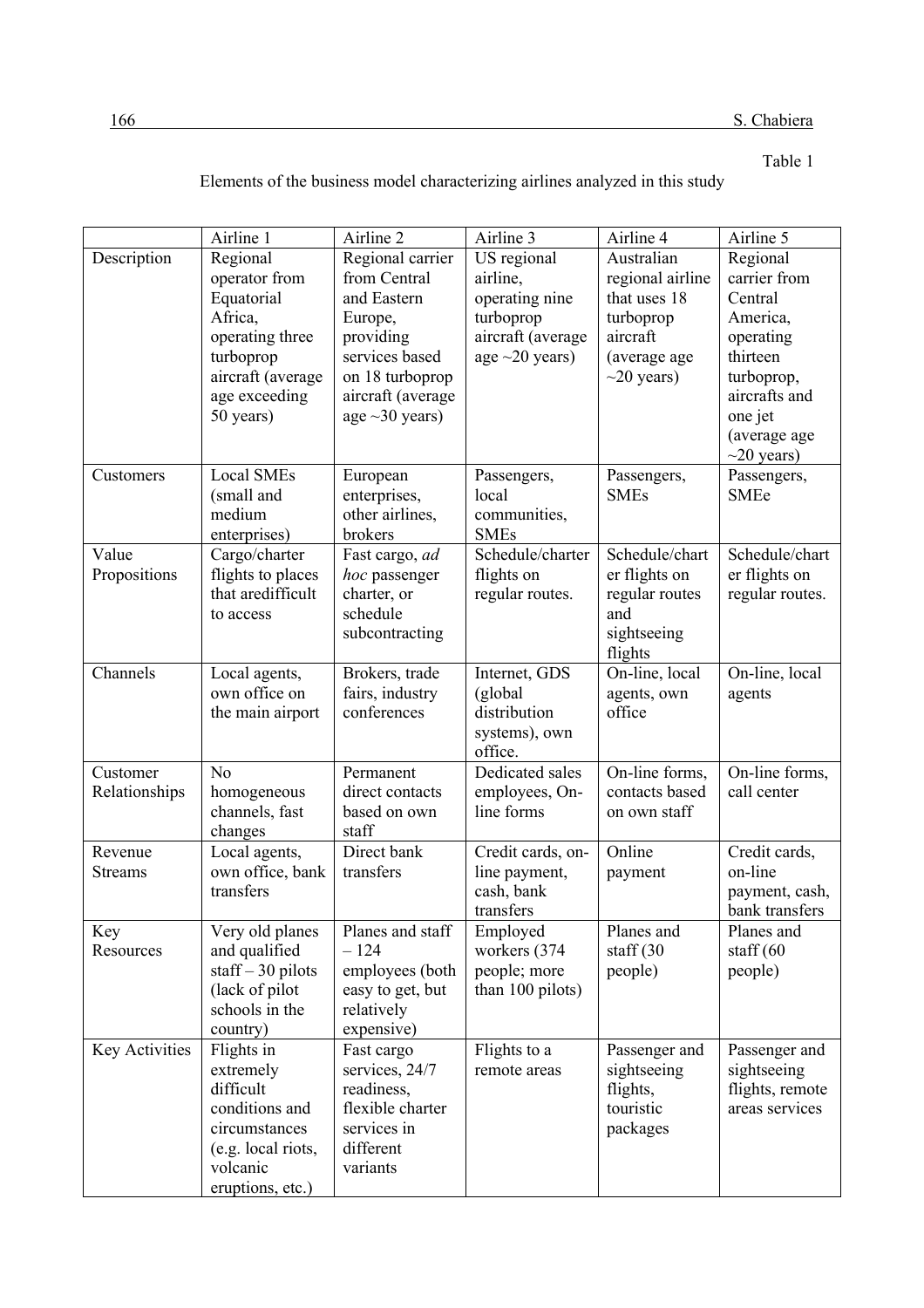Business model of regional airlines 167.

|                       | Local trade                     | Other airlines                       | <b>GDS</b>            | Tourist offices       |                  |
|-----------------------|---------------------------------|--------------------------------------|-----------------------|-----------------------|------------------|
| Key                   |                                 |                                      |                       |                       | Local agencies   |
| Partnerships          | agents                          |                                      |                       |                       |                  |
| <b>Cost Structure</b> | Airplanes                       | Airplanes                            | Labor costs,<br>fuel. | Airplanes             | Airplanes        |
|                       | (loans, leasing),               | (leasing and                         |                       | (leasing),            | (leasing),       |
|                       | pilots (salary is               | depreciation),<br>salaries, aircraft |                       | salaries,<br>aircraft | salaries, fuel   |
|                       | approximately<br>15,000% of the | inspections, fuel                    |                       | inspections,          |                  |
|                       | average salary                  |                                      |                       | fuel                  |                  |
|                       | in the country!),               |                                      |                       |                       |                  |
|                       | aircraft                        |                                      |                       |                       |                  |
|                       | inspections                     |                                      |                       |                       |                  |
| Additional            | The airline lost                | The relatively                       | The airline lost      | The carrier           | The airline lost |
| comments              | four airplanes in               | large number of                      | six airplanes in      | lost one plane        | one plane, but   |
|                       | serious                         | employees                            | serious               | in the accident       | without          |
|                       | accidents (8                    | results from the                     | accidents (26         | (1 fatality).         | fatalities.      |
|                       | fatalities). The                | company itself                       | fatalities).          |                       |                  |
|                       | carrier is on the               | providing                            |                       |                       |                  |
|                       | EU "blacklist".                 | technical                            |                       |                       |                  |
|                       |                                 | maintenance and                      |                       |                       |                  |
|                       |                                 | handling.                            |                       |                       |                  |
| Key success           | Flexibility,                    | Flexibility,                         | Unique                | Flexibility,          | <b>Business</b>  |
| factor                | quick adaptation                | quick adaptation                     | destinations,         | quick                 | resistance,      |
|                       | to changing                     | to changing                          | adjusting the         | adaptation to         | flexibility,     |
|                       | needs and                       | needs, and                           | offer to local        | changing              | loyal staff      |
|                       | conditions,                     | diversification/c                    | needs                 | needs,                |                  |
|                       | diversification/c               | hange of                             |                       | introduction of       |                  |
|                       | hange of                        | revenue sources,                     |                       | new services,         |                  |
|                       | revenue sources                 | e.g. by                              |                       | e.g. "golf"           |                  |
|                       |                                 | establishing a                       |                       | flights               |                  |
|                       |                                 | flight training                      |                       |                       |                  |
|                       |                                 | organization                         |                       |                       |                  |

Table 1 has been structured based on the canvas business model [13]. In addition, it was supplemented with a general description of the case, commentary, and key success factors.

# **3. RESULTS**

The airlines studied conduct operations in completely different surroundings, although some similarities may also be identified. They need efficient equipment and qualified staff to successfully conduct their business. Depending on the availability of equipment and staff and the requirements of aviation supervision in the given area, these elements constitute various components in the carriers' cost structure. Surprisingly the remuneration of an African carrier's pilot is higher than that of an Australian one, although the average salary in Australia is several times higher than in Africa.

The key strengthof the studied airlines appears to be flexibility and the ability to adapt quickly to the changing environment and customers' needs. Companies are constantly looking for new sources of income and attempt to adjust their business profile to the current situation. One example of such adaptation is the possibility of transporting both goods and passengers, often with the same planes. Regional carriers cannot afford six-month cycles of planned operations – as is the case with LCCs or FSNCs. Orders are sometimes placed ad hoc or, for example, planned operations are repeated at twomonth cycles. Despite this, due to the specifics of the operations, which are also often scheduled, regional carriers operate in a model different from such companies as, for example, air taxis, in terms of the use of small aircraft to provide an on-demand "point-to-point" air travel service [29].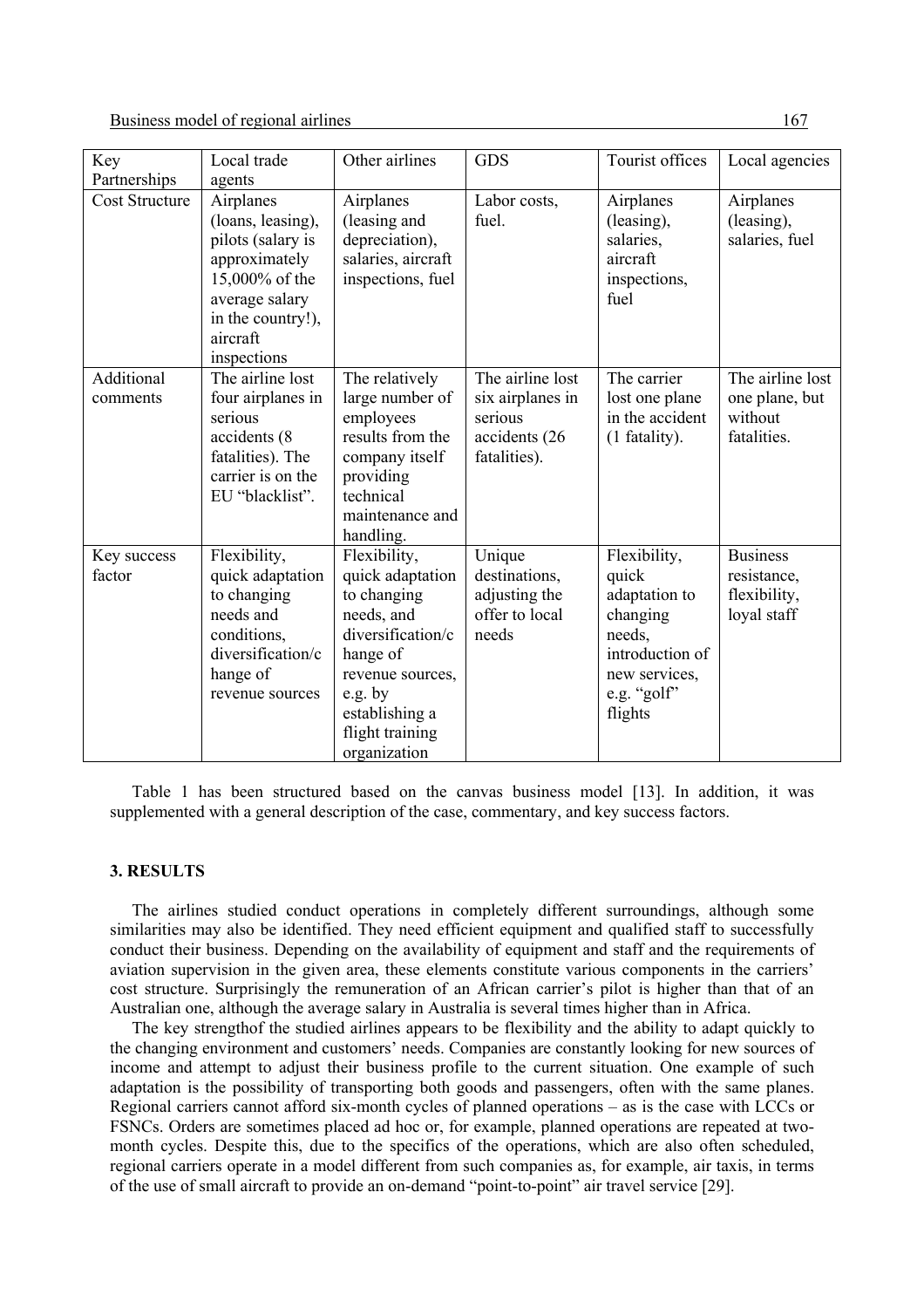The growing importance of ICT (information and communications technology) tools in customer communication channels, order and payment services, as well as in operational activities can also be observed. This applies to carriers operating in a digitally developed society to a greater extent, but also to other cases. The financial barrier to entry to global booking systems is a serious limitation reducing the willingnessto create own IT booking systems. Despite this, the interviews did indicate the need to develop such tools. This is also consistent with remarks presented in previous research. Areas in which regional airlines may potentially use IT solutions include airline management systems [30] and the generation and sales of tickets (e-tickets), including using mobile applications [31].

The research described in this paper focused on the identification of key phenomena and regularities in the business models of regional airlines. Finally, the results presented here provide a reasonable base for proposing an autonomous diagram of the business model for this specific kind of entity, which is presented in Fig. 1. The pattern was based on literature examples derived from the analyses of business models in aviation [20, 21] and was adapted to the obtained research results.



Fig. 1. Scheme of the proposed business model for a regional airline

The scheme was based on four key elements: flexibility, market niche identification, channels, and added value. It shows their relations (red arrows) and links (black arrows) with areas of influence (marked pink), resources (blue), and aims (green). The pattern presents cause and effect relationships.

What is essential for the conduct of any aviation business is appropriate equipment and qualified personnel. In the case of carriers, these are turboprop aircraft and certified pilots. Without planes and the staff, flight operations are impossible. According to the above analysis in this section, flexibility is a key element of the business model of such carriers. It enables the creation of added valueto business, and enablescontinuous identification of market niches. These niches determine the channels to reach customers and the manner in which they can be served. This generates added value again, which creates the company's revenue and brand.

Flexibility may be manifest in the form of diversification, which involvesvarious elements of operations: services, channels, tools used, and markets (both geographically and generically – due to the specificity of the services provided). Similar to other types of businesses, the correct identification of customer needs is an important factor forsuccess. It involves, among others, defining new services and seeking new business markets.

### **4. DISCUSSION**

This work partly fills a research gap in the field of regional aviation management, which has been confirmed in previous studies [22, 23]. The results are not limited only to the regional aviation sector because they present some previously unidentified regularities and limitations of business models at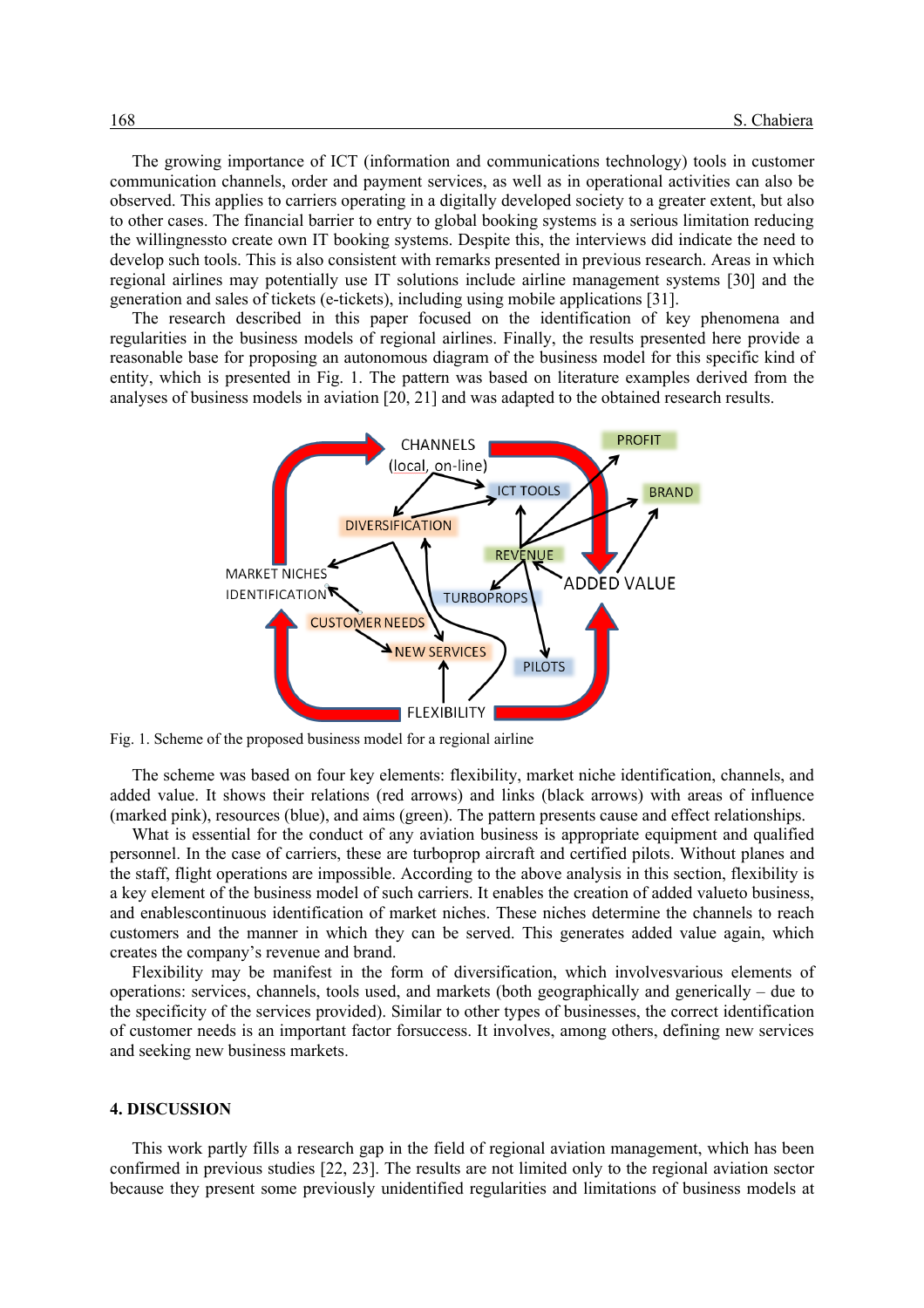the same time [32]. Attempts to describe regional air carriers through these models are still not satisfactory.

Based on the presented research, two key elements of the regional carrier business model can be identified: flexibility and diversification. They are important in the context of day-to-day operations and the ability to survive in a changing and challenging aviation market. There can be many more factors determining success or failure in a particular case, but research described in thispaper indicates rather that the business model of regional airlines can be efficient, providing several key elements, including flexibility and diversification. Since key factors are very different from those characteristics for a different kind of carrier, the research indicates that characteristics of regional airlines should be considered as a separate business model. This notion is also different from the view that the model of regional airlines is only a mix of other airline models [8].

The strategy for regional carriers, based on flexibility and diversification, shapes the conditions for business development, which, unlike for LCCs and FSNCs, is not based on economies of scale [21]. Simultaneously, it is associated with an increased risk of operations and limited possibilities for changing the model from a regional to a supra-regional one. However, such cases also occur – e.g. with Ryanair [33].

The research was qualitative in nature, which enabled a deeper understanding of business models and the phenomena occurring in enterprises (field research), drawing scientifically justified conclusions [34]. The field approach allowed the establishment of the hypotheses that would reach beyond the surveyed enterprises and industry sector [35]. It can be assumed, therefore, that those small enterprises operating on a market dominated by large entities should base their strategy on flexibility and diversification of revenue sources. Otherwise, they are at high risk of being susceptible to the actions of other business players.

For regional airline managers, the results have the following implications. Practitioners should focus on the constant search for new revenue opportunities, and avoid using standard activities only. They should skillfully identify emerging threats and new circumstances that affect the services offered, and use global digitization trends by increasing the ICT solutions not only in operations but also in the management and organizational processes of conducted operations. Managers should constantly monitor the market situation and actions taken by various groups of stakeholders involved in the process of generating value in the industry but also outside of it. Land transport is a key competitive sector, but it may be a source for the identification of new market niches. The opportunities resulting from the business model defined above may create new development strategies [36].

Business models in regional aviation are not stable structures. This means that there is a need for continuous business development with respect to various elements of changing models. It is important to avoid copying solutions from "large" aviation models, as they are inadequate to the operations of regional carriers. There are cases where the adoption of, for example, a network model for a regional airline led to its bankruptcy (eq. DirectFly – polish regional carrier, which has bankrupt in 2007).

# **5. LIMITATIONS AND FUTURE RESEARCH**

This work includes proposals aimed at enriching the understanding of business models in the aviation industry, in particular, regarding regional carriers. Qualitative research is appropriate to better understand phenomena in this area, and to identify regularities and correlations between the adopted assumptions of the models of the analyzed enterprises and the effectiveness of their operations on the market. Despite the significant added value of such analysis and its adequacy to the inductive analysis of phenomena occurring in management processes, it should be emphasized that its results are limited in the context of representativeness (only 5 case studies out of about 200 companies of this type), the retrospective nature, and potential bias of the respondents. To eliminate the last element, the analysis was expanded to include available data sources for the surveyed carriers. The findings may, therefore, be partial and biased, but they present the actual situation in the analyzed enterprises and are the basis for drawing broader, more general conclusions that apply to the entire sector, and not only to these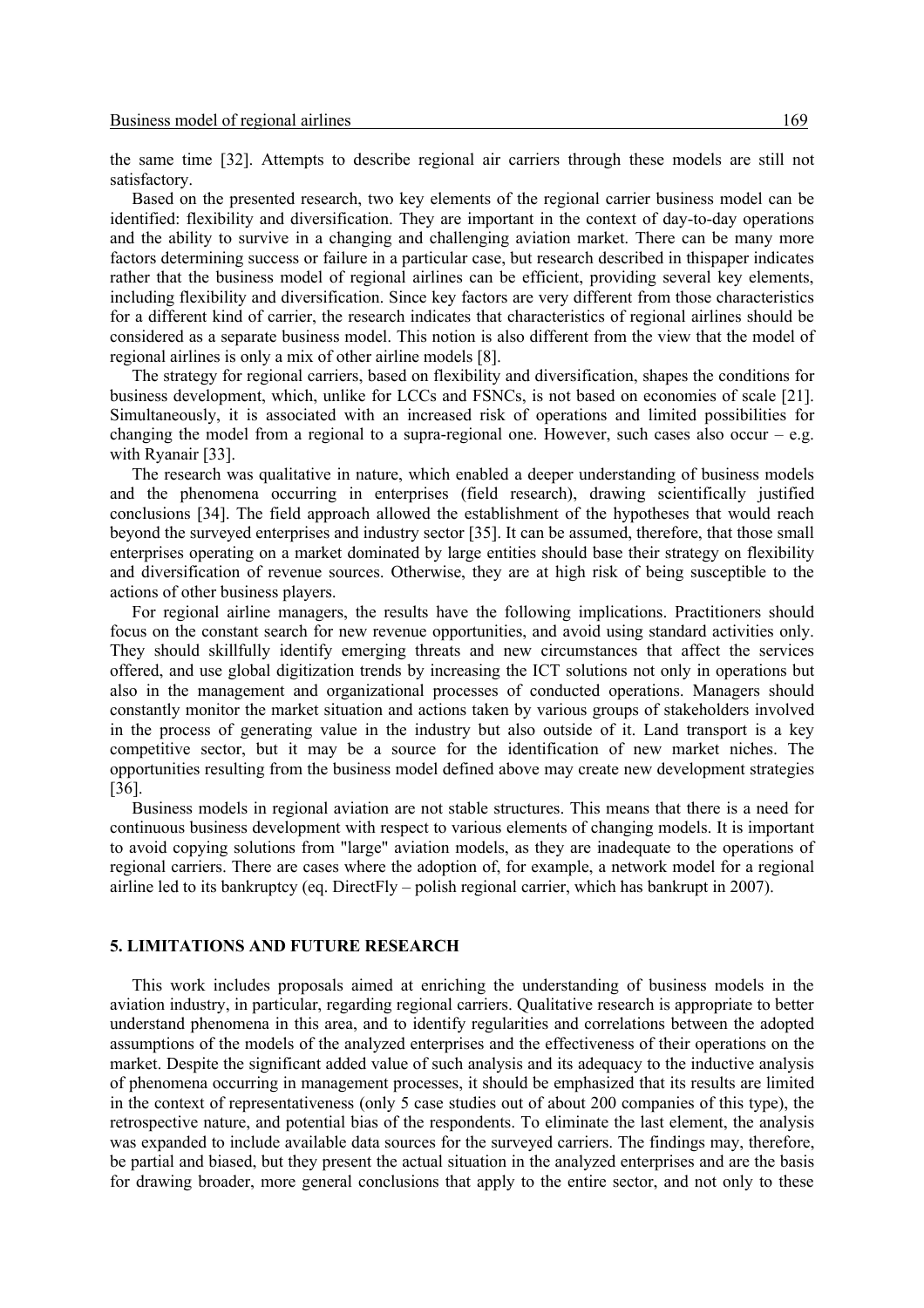airlines [35]. The hypothesisin thispaper, that small enterprises operating on a market dominated by large entities should base their strategy on flexibility and diversification of revenue sources, should verifiedin future research conducted in various sectors.

To carry out this research, maximum transparency was assumed, enabling verification of the results obtained. However, the situation on the analyzed market segment (including regulatory restrictions and frequent bankruptcies) is a limitation for general conclusions. For practical reasons, it was not possible to carry out research on bankrupt enterprises, which means that the results achieved are not complete (they are based on success stories, but do not include failed cases). Nevertheless, they contribute to the knowledge of business models and the functioning of regional aviation, and form the basis for further analysis in this respect. In particular, they should include the selection of appropriate measures and scale for business models for the aviation sector, in-depth analysis of bankruptcy cases, and optimization of these models in terms of market expectations.

# **6. CONCLUSIONS**

Thisresearch focused onthe isolation and description of the foundations of the business model for regional air carriers. The results obtained confirmed the legitimacy of such a model and indicated its key elements: flexibility and diversification. The analysis also showed the growing importance of ICT tools in this sector of the economy.

The objectives of thiswork were to identify key phenomena and regularities in the business models of regional airlines in the context of decreasing numbers of players in this market.This goal has been achieved, although it does not explain the difficulties of the operation of regional airlines. However, the results obtained constitute a contribution to management sciences and a good basis for managers to profile the activities of their regional airlines, toward making their operations more flexible, and diversifying their sources of income. In addition, the added value of the work is the design of a scheme of the business model of regional air carriers that can be analyzed in terms of efficiency and compliance with the profile of a particular company.

The research effect also allowed formulation ofthe hypothesis onthe importance of flexibility for the business model of SMEs operating in other markets dominated by large entities. Thus, the results are not limited to the aviation sector, but can be verified in the context of other sectors of the economy.

The business model presented in thispaper includesthe key elements of the model and the dependencies between them. Thisallowed the identification of areas for further research in management sciences, as well as specific indications for practitioners.

#### **Acknowledgements**

The author acknowledges the scholarship from the Polish Ministry of Science and Higher Education, the grant from the Polish National Agency for Academic Exchange, and the grant from the National Science Centre, Poland (project number: 2019/35/N/HS4/03853). Moreover, the author would like to thank Ewa Stanczyk-Hugiet and Wojciech Pacuski for their helpful feedback on earlier versions of this manuscriptas well as anonymous reviewersfor their constructive comments.

# **References**

- 1. Button, K. *Wings across Europe: towards an efficient European air transport system*. Taylor & Francis. Abingdon-on-Thames. 2017. DOI: 10.4324/9781315233994.
- 2. National Academy of Science (USA). *Strategic Planning in the Airport Industry*. 2009.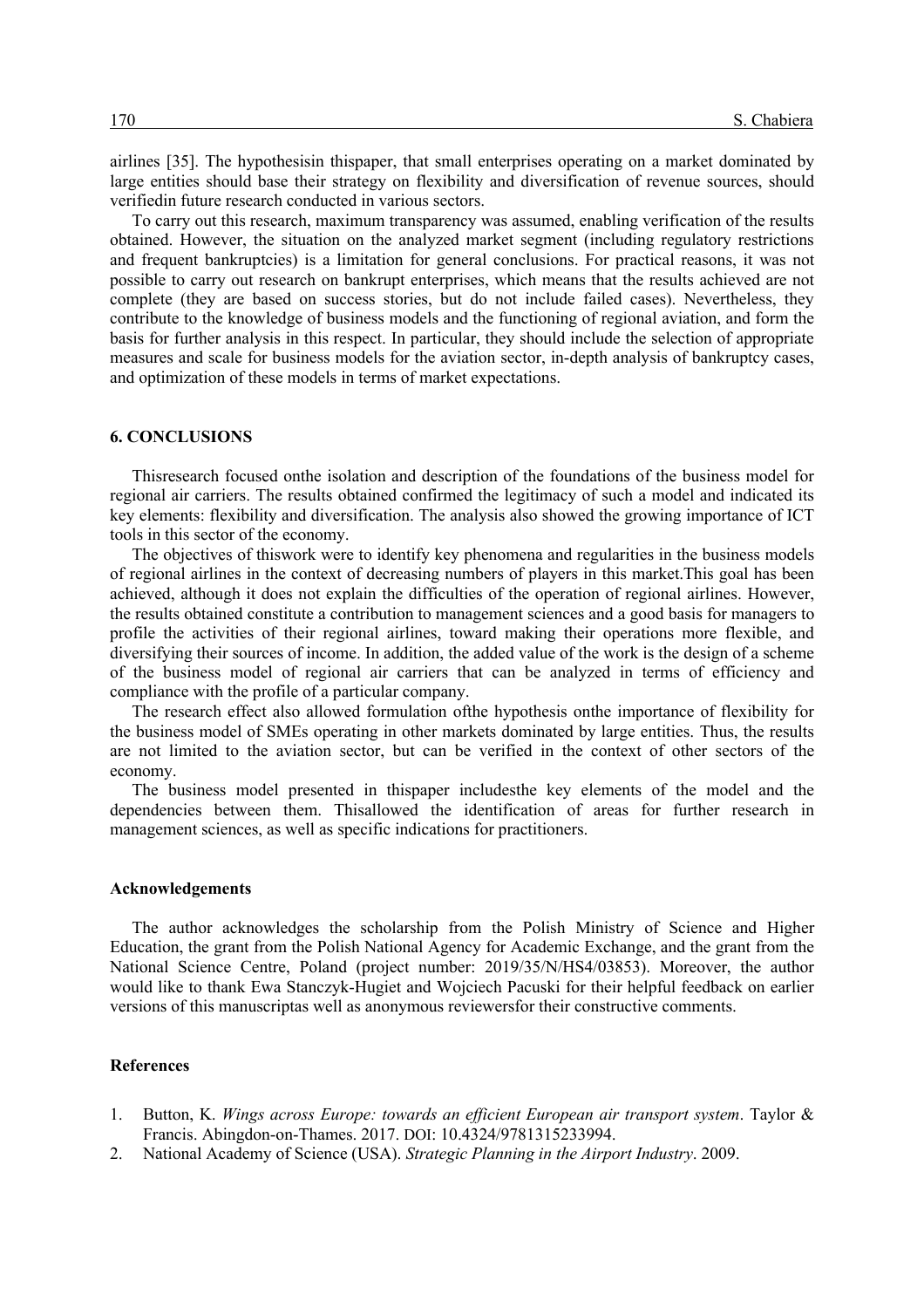- 3. Rhoades, D.L. & Curtis, T. The Challenge of Intervention to Monetarily Support or Not Support the National Airline Carriers: A Case of the Airline Industry in Eastern Europe. In: Ogunmokun, G.O., Gabbay, R. (ed). *Marketing, Management & International Business: Contemporary Issues & Research in Selected Countries*. Global Publishing House. 2013.
- 4. Bieger, T. & Agosti, S. Business models in the airline sector–evolution and perspectives. In: *Strategie Management in the Aviation Industry*. Routledge. 2017. P. 41-64.
- 5. Graham, B. Regional airline services in the liberalized European Union single aviation market. *Journal of Air Transport Management*. 1997. Vol. 3(4). P. 227-238. DOI: 10.1016/s0969- 6997(97)00032-x.
- 6. Knibb, D. Model Muddle*. Airline Business*. 2012. Vol. 28(10). P. 28-31.
- 7. Migon, M.N. & Gomes, S.B.V. *O papel crescente das agências de crédito à exportação no setor aeronáutico e perspectivas a partir de 2010.* BNDES. 2010. [In Portuguese: *The growing role of export credit agencies in the aeronautical sector and perspectives from 2010 onwards*].
- 8. Lohmann, G. & Koo, T.T. The airline business model spectrum. *Journal of Air Transport Management*. 2013. No. 31. P. 7-9. DOI: 10.1016/j.jairtraman.2012.10.005.
- 9. Chabiera, S. Selected tools for increasing the efficiency of airlines. *Infolotnicze*. 2018.
- 10. Bellman, R. & Clark, C.E. & Malcolm, D.G. & Craft, C.J. & Ricciardi, F.M. On the construction of a multi-stage, multiperson business game. *Operations Research*. 1957. Vol. 5. No. 4. P. 469- 503. DOI: 10.1287/opre.5.4.469.
- 11. Timmers, P. Business models for electronic markets. *Electronic Markets*. 1998. Vol. 8(2). P. 3-8. DOI: 10.1080/10196789800000016.
- 12. Zott, C. & Amit, R. & Massa, L. The business model: Recent developments and future research. *Journal of Management.* 2011. Vol. 37. No. 4. P. 1-24. DOI: 10.1177/0149206311406265.
- 13. Osterwalder, A. & Pigneur, Y. *Business model generation: a handbook for visionaries, game changers, and challengers*. John Wiley & Sons. Hoboken. 2010.
- 14. Slywotzky, A.J. & Morrison, D.J. & Andelman, B. *The profit zone: How strategic business design will lead you to tomorrow's profits*. Crown Business. 2007.
- 15. Trethway, M. Distortions of airline revenue: why the network airline business model is broken. *Journal of Air Transport Management.* 2004. Vol. 10. No. 1. P. 3-14. DOI: 10.1016/j.jairtraman.2003.10.010.
- 16. Lawton, T. & Solomko, S. When being the lowest cost is not enough: Building a successful lowfair airline business model in Asia. *Journal of Air Transport Management*. 2005. Vol. 11. No. 6. P. 355-362. DOI: 10.1016/j.jairtraman.2005.03.001.
- 17. Daft, J. & Albers, S. An empirical analysis of airline business model convergence. *Journal of Air Transport Management*. 2015. 46. P. 3-11. DOI: 10.1016/j.jairtraman.2015.03.008.
- 18. Sengur, Y. & Sengur, F.K. Airlines define their business models: a content analysis. *World Review of Intermodal Transportation Research.* 2017. Vl. 6(2). P. 141-154. DOI: 10.1504/writr.2016.10002642.
- 19. Wensveen, J.G. & Leick, R. The long-haul low-cost carrier: A unique business model. *Journal of Air Transport Management*. 2009. Vol. 15(3). P. 127-133. DOI: 10.1016/j.jairtraman.2008.11.012.
- 20. Casadesus-Masanell, R. & Ricart, J.E. From strategy to business models and onto tactics. *Long range planning*. 2010. Vol. 43(2-3). P. 195-215. DOI: 10.1016/j.lrp.2010.01.004.
- 21. Casadesus-Masanell, R. & Ricart, J.E. How to design a winning business model. *Harvard business review*. 2011. Vol. 89(1/2). P. 100-107.
- 22. Baker, D. & Merkert, R. & Kamruzzaman, M. Regional aviation and economic growth: cointegration and causality analysis in Australia. *Journal of Transport Geography*. 2015. Vol. 43. P. 140-150. DOI: 10.1016/j.jtrangeo.2015.02.001.
- 23. Merkert, R. & Beck, M. Value of travel time savings and willingness to pay for regional aviation. *Transportation Research Part A: Policy and Practice*. 2017. Vol. 96. P. 29-42. DOI: 10.1016/j.tra.2016.11.022.
- 24. Whyte, R. & Lohmann, G. Airline business models. In: Budd, L. & Ison, S. (ed.) *Air Transport Management: An International Perspective*. 2020. P. 129-144. DOI: 10.4324/9780429299445-9.